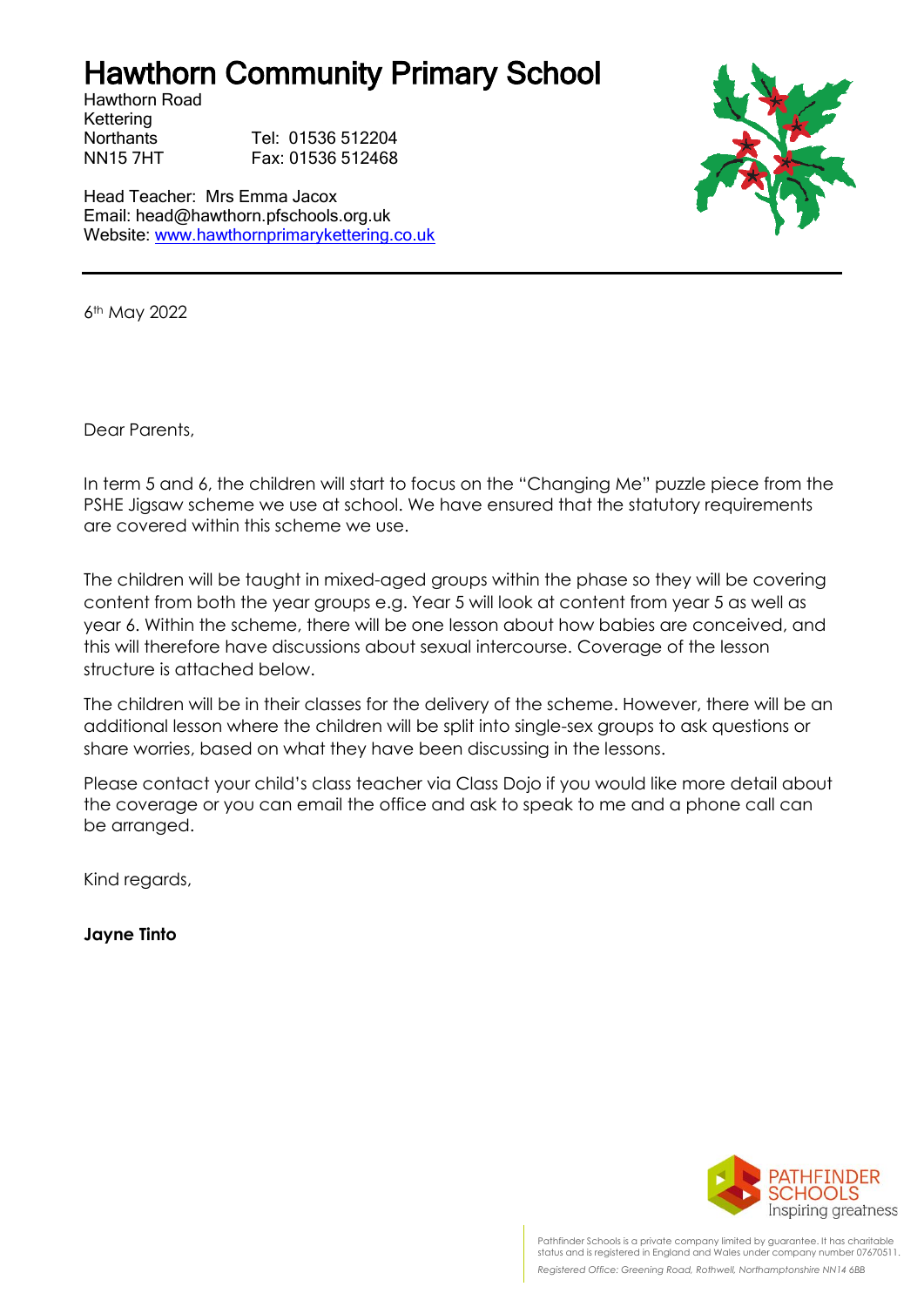## UKS2 Changing Me

| <b>Weekly Celebration</b> | Jigsaw piece        | Objectives                                                                                                         |
|---------------------------|---------------------|--------------------------------------------------------------------------------------------------------------------|
| Understand that           | 1. Self and body    | I am aware of my own self-image and how my<br>$\bullet$                                                            |
| everyone is unique        | image               | body image fits into that.                                                                                         |
| and special               |                     | I know how to develop my self-esteem.<br>$\bullet$                                                                 |
|                           | My self image<br>1. | I am aware of my own self-image and how my<br>$\bullet$                                                            |
|                           |                     | body image fits into that                                                                                          |
|                           |                     | I know how to develop my own self esteem<br>$\bullet$                                                              |
| Can express how           | 2.<br>Puberty for   | I can explain how a girl's body changes during<br>$\bullet$                                                        |
| they feel when            | girls               | puberty and understand the importance of                                                                           |
| change happens            |                     | looking after yourself physically and emotionally.                                                                 |
|                           |                     | I understand that puberty is a natural process that<br>$\bullet$                                                   |
|                           |                     | happens to everybody and that it will be ok for                                                                    |
|                           |                     | me.                                                                                                                |
|                           | Puberty<br>2.       | I can explain how girls' and boys' bodies change<br>$\bullet$                                                      |
|                           |                     | during puberty and understand the importance of                                                                    |
|                           |                     | looking after yourself physically and emotionally.<br>I can express how I feel about the changes that<br>$\bullet$ |
|                           |                     | will happen to me during puberty.                                                                                  |
| Understand and            | 3.<br>Puberty for   | I ca describe how boys' and girls' bodies change<br>$\bullet$                                                      |
| respect the changes       | boys                | during puberty.                                                                                                    |
| that they see in          |                     | I can express how I feel about the changes that<br>$\bullet$                                                       |
| themselves                |                     | will happen to me during puberty.                                                                                  |
|                           | 3.<br>Girl talk/Boy | I can ask questions I need answered about<br>$\bullet$                                                             |
|                           | talk                | changes during puberty.                                                                                            |
|                           |                     | I can reflect on how I feel about asking the<br>$\bullet$                                                          |
|                           |                     | questions and about the answers I receive.                                                                         |
| Understand and            | Conception<br>4.    | I understand that sexual intercourse can lead to<br>$\bullet$                                                      |
| respect the changes       |                     | conception and that is how babies are usually                                                                      |
| that they see in          |                     | made.                                                                                                              |
| other people              |                     | I also understand that sometimes people need IVF<br>$\bullet$                                                      |
|                           |                     | to help them have a baby.                                                                                          |
|                           |                     | I appreciate how amazing it is that human bodies<br>$\bullet$                                                      |
|                           |                     | can reproduce in these ways.                                                                                       |
|                           | Babies-<br>4.       | I can describe how a baby develops from<br>$\bullet$                                                               |
|                           | conception to       | conception through the nine months of                                                                              |
|                           | birth               | pregnancy, and how it is born.                                                                                     |
|                           |                     | I recognise how I feel when I reflect on the<br>$\bullet$<br>development and birth of a baby.                      |
| Know who to ask for       | 5.<br>Looking       | I can identify what I am looking forward to about<br>$\bullet$                                                     |
| help if they are          | ahead               | becoming a teenager and understand this brings                                                                     |
| worried about             |                     | growing responsibilities (age of consent).                                                                         |
| change.                   |                     | I am confident that I can cope with the changes<br>$\bullet$                                                       |
|                           |                     | that growing up will bring.                                                                                        |
|                           | 5.<br>Attraction    | I understand how being physically attracted to<br>$\bullet$                                                        |
|                           |                     | someone changes the nature of the relationship.                                                                    |
|                           |                     | I can express how I feel about the growing<br>$\bullet$                                                            |
|                           |                     | independence of becoming a teenager and am                                                                         |
|                           |                     | confident that I can cope with this.                                                                               |



Pathfinder Schools is a private company limited by guarantee. It has charitable status and is registered in England and Wales under company number 07670511. *Registered Office: Greening Road, Rothwell, Northamptonshire NN14 6BB*